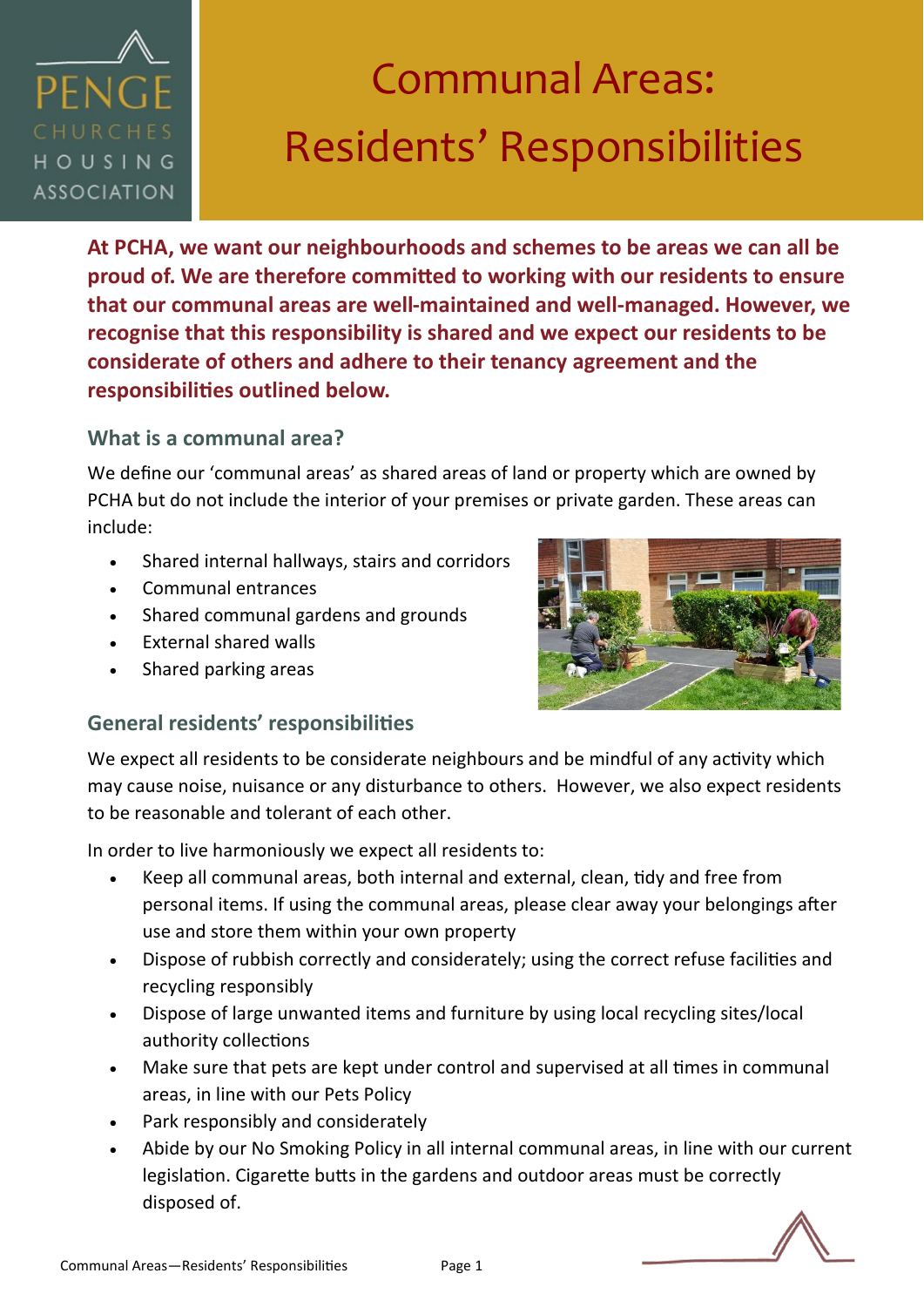

## **Communal gardens**

Communal gardens are for the enjoyment of all residents and we would ask that those who use the garden do so in a respectful way that does not impact negatively on their neighbours. With this in mind, there are some guidelines that residents should adhere to:

- We actively encourage residents to improve and enjoy any communal gardens but it is important all residents are consulted on any significant change to the use or layout of the garden by others. Therefore, no substantial physical alterations may be carried out by residents without consulting all other residents *and* seeking permission from PCHA. Substantial physical alterations include actions such as:
	- Removal or addition of turf
	- Changes to paving or hard landscaping
	- Changes to use of a specific area
	- Planting of trees or shrubs that have the potential to grow over 2 meters in height
	- Removal of any trees or large shrubs

#### **In these cases, we expect at least 75% of residents to be in favour of any changes.**

- No permanent fixtures, such as sheds or summer houses, are to be erected without PCHA's permission.
- No personal furniture can be put into the garden. It should be accepted that any furniture or other items in the garden are for the use of all residents.
- Whilst we encourage our residents and their children to use and play in communal areas, parents and guardians must take full responsibility for the safety and behaviour of their children. When using the communal areas, children must be supervised at all times and must not use the gardens in a manner which could cause nuisance or annoyance to others.
- Small and soft ball games are permitted in our communal areas for children aged five years and younger as long as those playing are considerate and supervised at all times. No ball or racket games are permitted for anyone over the age of five.
- Social events are only permitted if all residents are invited and there are no objections.
- The paved and lawn areas must not be used as an area to undertake building preparatory works or for maintenance to cars/other vehicles.
- No music to be played at a level that might disturb others.
- The use of the garden area during unsociable hours (10pm-8am) is also prohibited.
- All litter, waste and belongings are to be removed and/or disposed of appropriately
- Large play equipment (such as trampolines, swings, climbing frames, paddling pools or inflatable play equipment such as bouncy castles) are not normally permitted.

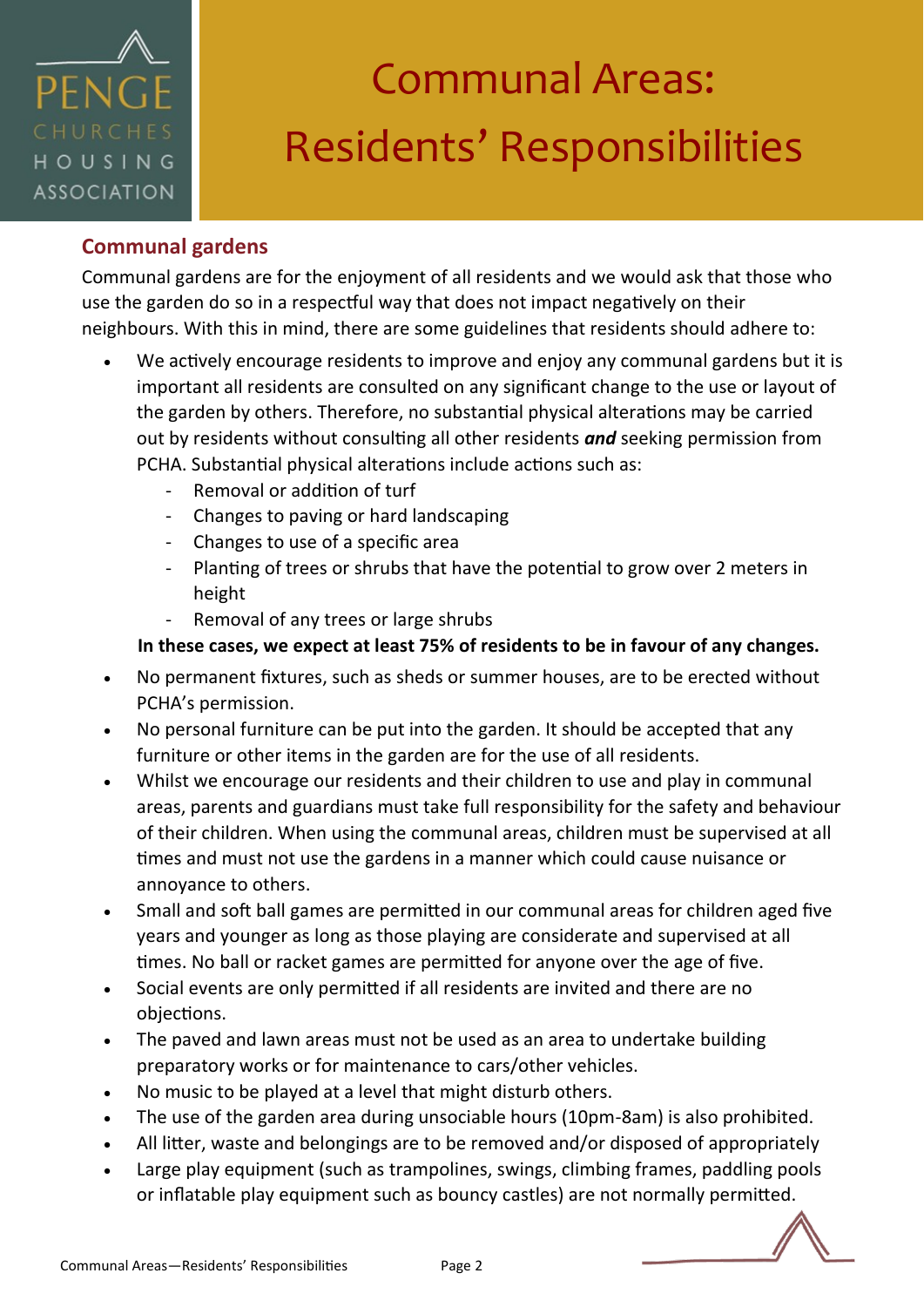

### **Personal items in communal areas**

In order to keep our communal areas safe, all communal areas, both internal and external, must be kept clear from personal items and belongings. We reserve the right to request that any personal items in communal areas be disposed of or removed.

The following items are *not* normally permitted to be left in any internal communal area:

- Buggies and prams
- Mobility scooters
- **Bicycles**



#### **Pets**

You must request permission from PCHA *in advance* of acquiring any animal or pet. We will not unreasonably withhold our permission but we will not normally grant permission for dogs unless you have access to a secure and self-contained garden. We do not allow pets to reside or wander in any communal areas and dogs must be kept on a lead when in any communal area. Residents are responsible for any pet and permission may be removed in the event your pet causes any nuisance to others. Please see our **Pets Policy** for further information.

#### **Parking in communal areas**

All vehicles, including motorbikes, should be parked in a car park space where possible. All vehicles must be parked considerately. Any abandoned, untaxed or unauthorised vehicles on PCHA land may be moved be a third party following notice being served. The cost of this removal will be recharged to the resident/s responsible.